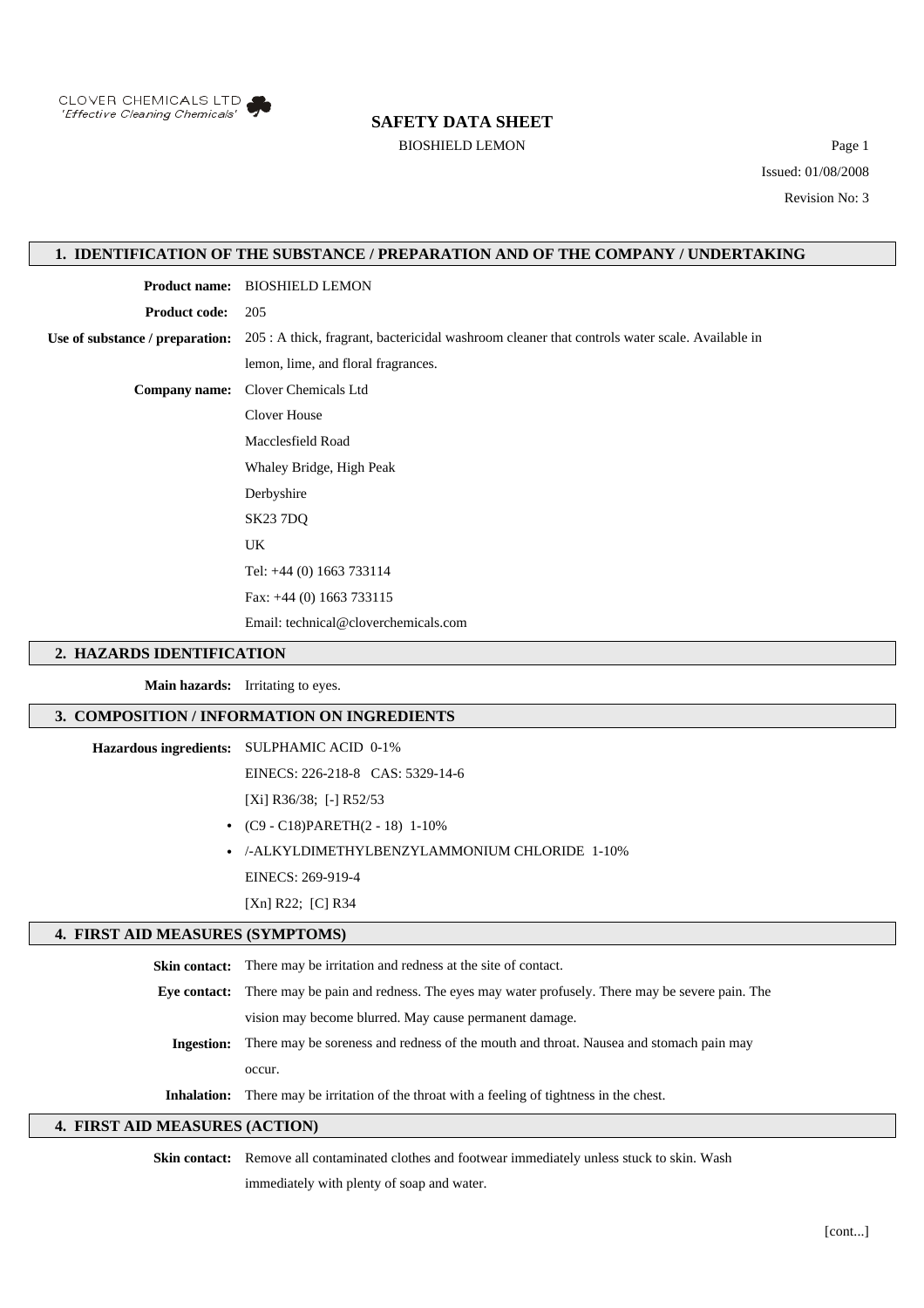BIOSHIELD LEMON Page 2

|                                            | Eye contact: Bathe the eye with running water for 15 minutes. Transfer to hospital for specialist examination.            |  |
|--------------------------------------------|---------------------------------------------------------------------------------------------------------------------------|--|
| <b>Ingestion:</b>                          | Wash out mouth with water. Do not induce vomiting. If conscious, give half a litre of water to                            |  |
|                                            | drink immediately. Transfer to hospital as soon as possible.                                                              |  |
| <b>Inhalation:</b>                         | Transfer to hospital as soon as possible.                                                                                 |  |
| 5. FIRE-FIGHTING MEASURES                  |                                                                                                                           |  |
| <b>Extinguishing media:</b>                | Suitable extinguishing media for the surrounding fire should be used. Use water spray to cool                             |  |
|                                            | containers.                                                                                                               |  |
| <b>Exposure hazards:</b>                   | In combustion emits toxic fumes.                                                                                          |  |
| Protection of fire-fighters:               | Wear self-contained breathing apparatus. Wear protective clothing to prevent contact with skin                            |  |
|                                            | and eyes.                                                                                                                 |  |
| <b>6. ACCIDENTAL RELEASE MEASURES</b>      |                                                                                                                           |  |
|                                            | Personal precautions: Mark out the contaminated area with signs and prevent access to unauthorised personnel. Do          |  |
|                                            | not attempt to take action without suitable protective clothing - see section 8 of SDS. Turn                              |  |
|                                            | leaking containers leak-side up to prevent the escape of liquid.                                                          |  |
| <b>Environmental precautions:</b>          | Do not discharge into drains or rivers. Contain the spillage using bunding.                                               |  |
| <b>Clean-up procedures:</b>                | Absorb into dry earth or sand. Transfer to a closable, labelled salvage container for disposal by                         |  |
|                                            | an appropriate method.                                                                                                    |  |
| 7. HANDLING AND STORAGE                    |                                                                                                                           |  |
|                                            | Handling requirements: Avoid direct contact with the substance. Ensure there is sufficient ventilation of the area. Avoid |  |
|                                            | the formation or spread of mists in the air.                                                                              |  |
| <b>Storage conditions:</b>                 | Store in cool, well ventilated area. Keep container tightly closed.                                                       |  |
| 8. EXPOSURE CONTROLS / PERSONAL PROTECTION |                                                                                                                           |  |
|                                            | <b>Respiratory protection:</b> Respiratory protection not required.                                                       |  |
| Hand protection:                           | Rubber gloves.                                                                                                            |  |
| Eye protection:                            | Ensure eye bath is to hand.                                                                                               |  |
|                                            | Skin protection: Protective clothing.                                                                                     |  |
| 9. PHYSICAL AND CHEMICAL PROPERTIES        |                                                                                                                           |  |

|                                      | State: Liquid                      |
|--------------------------------------|------------------------------------|
| Colour: Yellow                       |                                    |
|                                      | <b>Odour:</b> Characteristic odour |
| <b>Evaporation rate:</b> Moderate    |                                    |
| <b>Solubility in water:</b> Soluble  |                                    |
| <b>Viscosity:</b> Viscous            |                                    |
| <b>Relative density:</b> 0.97 - 1.07 |                                    |
|                                      | <b>pH:</b> $1\% = 3 - 3.5$         |
|                                      |                                    |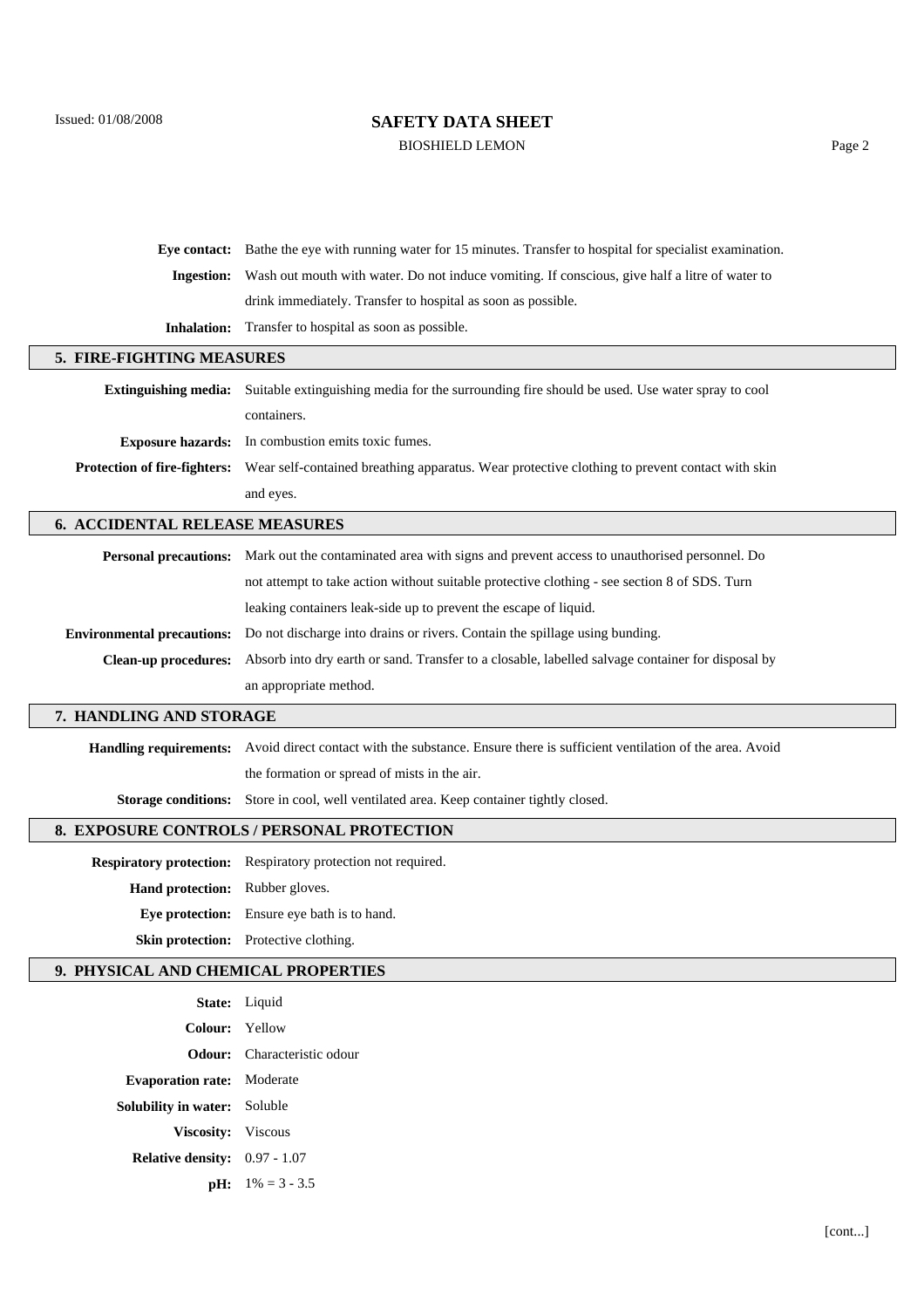### BIOSHIELD LEMON Page 3

### **VOC g/l:** 4

### **10. STABILITY AND REACTIVITY**

**Stability:** Stable under normal conditions.

**Conditions to avoid:** Heat.

**Materials to avoid:** Strong oxidising agents. Strong acids.

**Haz. decomp. products:** In combustion emits toxic fumes.

### **11. TOXICOLOGICAL INFORMATION**

**Hazardous ingredients:** SULPHAMIC ACID

IPR RAT LDLO 100 mg/kg

ORL MUS LD50 1312 mg/kg

ORL RAT LD50 3160 mg/kg

**Routes of exposure:** Refer to section 4 of SDS for routes of exposure and corresponding symptoms.

### **12. ECOLOGICAL INFORMATION**

|                                                       | <b>Mobility:</b> Readily absorbed into soil.                    |
|-------------------------------------------------------|-----------------------------------------------------------------|
| <b>Persistence and degradability:</b> Biodegradable.  |                                                                 |
|                                                       | <b>Bioaccumulative potential:</b> No bioaccumulation potential. |
| <b>Other adverse effects:</b> Negligible ecotoxicity. |                                                                 |

### **13. DISPOSAL CONSIDERATIONS**

**Disposal of packaging:** Dispose of as normal industrial waste.

**NB:** The user's attention is drawn to the possible existence of regional or national regulations

regarding disposal.

#### **14. TRANSPORT INFORMATION**

#### **ADR / RID**

**UN no:** Not Classified.

#### **IMDG / IMO**

**UN no:** Not Classified.

**IATA / ICAO**

**UN no:** Not Classified.

### **15. REGULATORY INFORMATION**

**Hazard symbols:** Irritant.



**Risk phrases:** R36: Irritating to eyes.